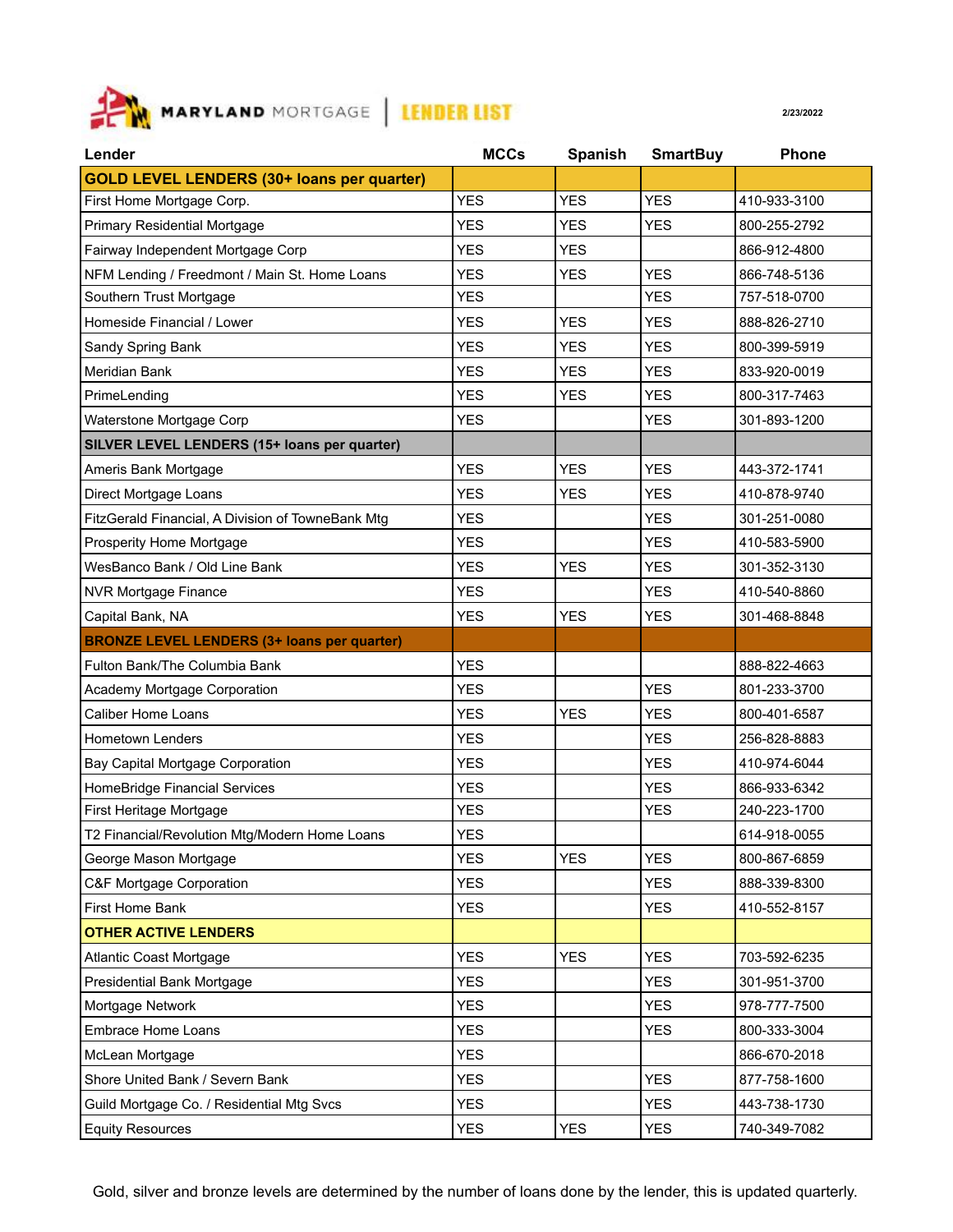

| Lender                                          | <b>MCCs</b> | <b>Spanish</b> | <b>SmartBuy</b> | <b>Phone</b> |
|-------------------------------------------------|-------------|----------------|-----------------|--------------|
| First Savings Mortgage Corp                     | <b>YES</b>  |                | <b>YES</b>      | 703-883-9010 |
| Cazle Mortgage / Residential Mortgage Solutions | <b>YES</b>  |                | <b>YES</b>      | 800-576-7776 |
| Apex Home Loans                                 | <b>YES</b>  | <b>YES</b>     | <b>YES</b>      | 301-610-9600 |
| <b>SWBC Mortgage Corporation</b>                | <b>YES</b>  |                | YES             | 800-460-6990 |
| <b>Cardinal Financial Company</b>               | <b>YES</b>  | <b>YES</b>     | <b>YES</b>      | 855-561-4944 |
| Draper and Kramer Mortgage Corp.                | <b>YES</b>  |                | <b>YES</b>      | 630-376-2100 |
| Supreme Lending / Everett Financial             | <b>YES</b>  |                | <b>YES</b>      | 877-359-5225 |
| 1st Preference Mortgage Corp                    | <b>YES</b>  |                | <b>YES</b>      | 800-321-5555 |
| Envoy Mortgage                                  | <b>YES</b>  |                |                 | 240-223-1910 |
| Contour Mortgage                                | <b>YES</b>  |                | <b>YES</b>      | 443-275-7762 |
| HomeSale Mortgage, LLC                          | <b>YES</b>  | <b>YES</b>     | <b>YES</b>      | 717-286-9936 |
| Guaranteed Rate, Inc.                           | <b>YES</b>  |                |                 | 866-934-7283 |
| MD Mutual Mtg / FL Capital Bank                 | <b>YES</b>  |                | <b>YES</b>      | 443-625-5001 |
| Vellum Mortgage                                 | <b>YES</b>  |                | <b>YES</b>      | 202-540-9999 |
| Panorama Mortgage Group / Alterra Home Loans    | <b>YES</b>  |                |                 | 877-845-4805 |
| AnnieMac Home Mortgage                          | <b>YES</b>  |                | <b>YES</b>      | 856-252-1500 |
| Paramount Residential Mtg Grp (PRMG)            | <b>YES</b>  |                |                 | 951-278-0000 |
| Universal Mortgage and Finance                  | <b>YES</b>  | <b>YES</b>     | <b>YES</b>      | 410-919-2269 |
| Truist / BB&T / SunTrust                        | <b>YES</b>  |                | <b>YES</b>      | 800-786-8787 |
| Movement Mortgage                               | <b>YES</b>  |                | <b>YES</b>      | 877-314-1499 |
| <b>CrossCountry Mortgage</b>                    | <b>YES</b>  | <b>YES</b>     | <b>YES</b>      | 877-351-3400 |
| Norwich Commercial Group (NORCOM)               | <b>YES</b>  |                | <b>YES</b>      | 855-667-2661 |
| <b>CBM Mortgage</b>                             | <b>YES</b>  | <b>YES</b>     | <b>YES</b>      | 540-632-1112 |
| <b>Atlantic Union Bank</b>                      | <b>YES</b>  |                | <b>YES</b>      | 800-432-4195 |
| DHI Mortgage Company                            | <b>NO</b>   |                |                 | 888-341-8201 |
| Michigan Mutual dba MiMutual Mtg.               | <b>YES</b>  | <b>YES</b>     | <b>YES</b>      | 810-982-9948 |
| Tidewater Mortgage Services, Inc.               | <b>YES</b>  |                |                 | 757-498-7400 |
| <b>Bayshore Mortgage Funding</b>                | <b>YES</b>  | <b>YES</b>     | <b>YES</b>      | 410-882-1777 |
| VanDyk Mortgage Corp                            | <b>YES</b>  |                | <b>YES</b>      | 888-482-6395 |
| <b>Guaranteed Rate Affinity</b>                 | <b>YES</b>  | <b>YES</b>     |                 | 800-869-8523 |
| RoundPoint Mtg Servicing Corp                   | <b>YES</b>  |                | <b>YES</b>      | 877-426-8805 |
| New American Funding / Broker Solutions         | <b>YES</b>  | <b>YES</b>     |                 | 800-450-2010 |
| Millennium Financial Group                      | <b>NO</b>   |                | <b>YES</b>      | 301-371-8850 |
|                                                 |             |                |                 |              |
| <b>NEW MMP LENDERS!</b>                         |             |                |                 |              |
| Aberdeen Proving Ground FCU (APGFCU)            | <b>YES</b>  |                |                 | 888-562-6391 |
| Open Mortgage                                   | <b>YES</b>  |                |                 | 512-492-3300 |
| InterLinc Mortgage Services                     | <b>YES</b>  |                |                 | 281-367-9595 |
| Day One Mortgage                                | <b>YES</b>  |                |                 | 888-973-0624 |
| First Option Mortgage                           | NO.         |                | <b>YES</b>      | 888-644-1999 |

Gold, silver and bronze levels are determined by the number of loans done by the lender, this is updated quarterly.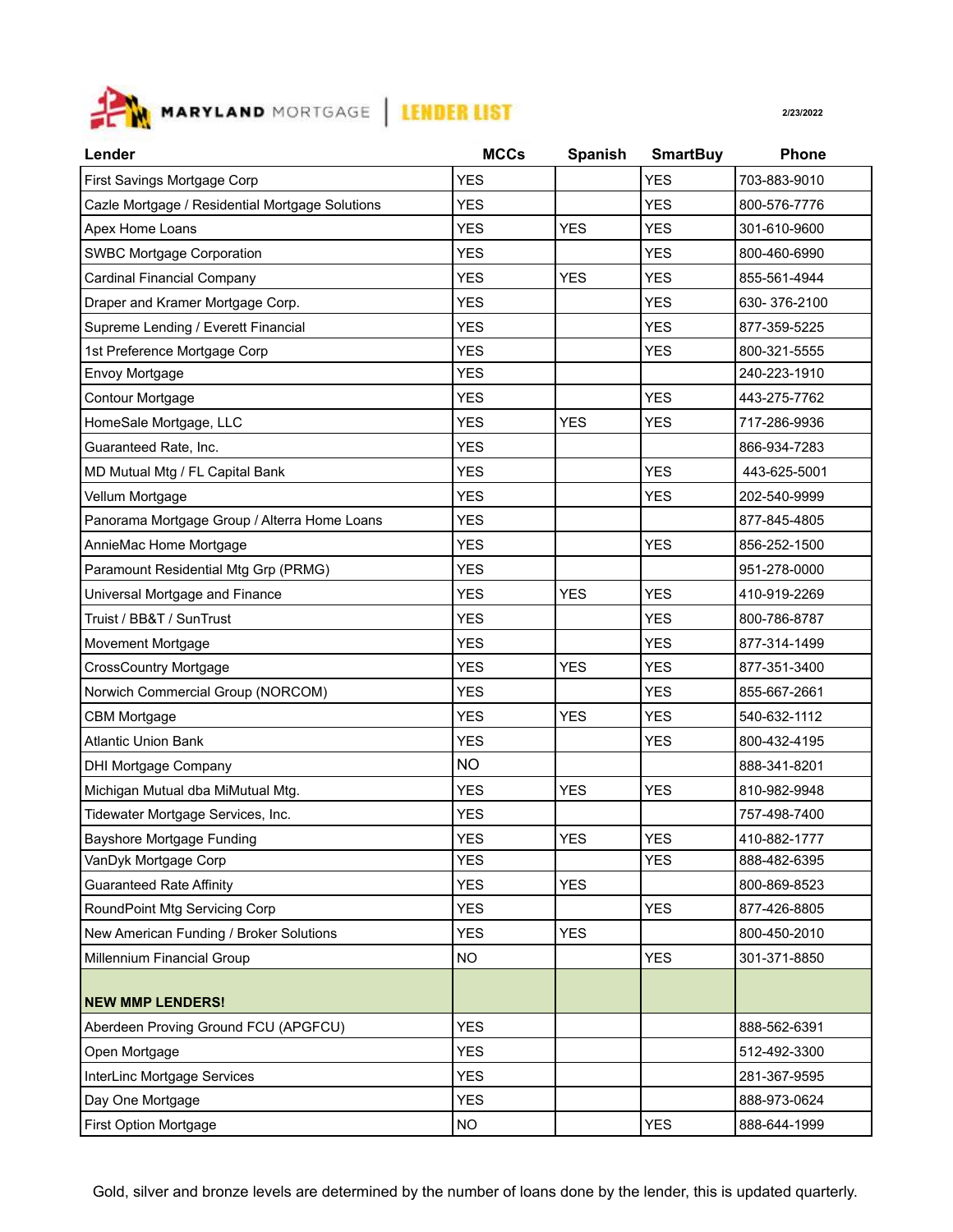

| Lender                                            | <b>MCCs</b> | <b>Spanish</b> | <b>SmartBuy</b> | Phone        |
|---------------------------------------------------|-------------|----------------|-----------------|--------------|
| Security National Mortgage Co.                    | <b>YES</b>  | <b>YES</b>     | <b>YES</b>      | 844-542-5626 |
| Nationwide Mortgage Bankers                       | <b>YES</b>  |                |                 | 833-700-8884 |
| Pulte Mortgage                                    | <b>NO</b>   |                |                 | 443-371-7601 |
| <b>Mission Mortgage</b>                           | <b>NO</b>   | <b>YES</b>     | <b>YES</b>      | 317-373-3108 |
| <b>OTHER APPROVED LENDERS (alphabetical)</b>      |             |                |                 |              |
| Acre Mortgage                                     | <b>YES</b>  |                | <b>YES</b>      | 856-810-1000 |
| Advisors Mortgage Group                           | <b>YES</b>  |                | <b>YES</b>      | 800-778-9044 |
| ABSM / American Bancshares Mortgage               | <b>YES</b>  |                |                 | 305-826-4500 |
| American Residential Lending                      | <b>YES</b>  |                |                 | 844-242-6656 |
| <b>Atlantic Home Loans</b>                        | <b>NO</b>   |                | <b>YES</b>      | 973-882-3200 |
| Blue Ridge Bank / Monarch 1893                    | <b>YES</b>  | <b>YES</b>     |                 | 888-412-1116 |
| Churchill Mortgage Corporation                    | <b>YES</b>  |                |                 | 888-562-8634 |
| City Lending                                      | <b>YES</b>  |                |                 | 855-703-1220 |
| Congressional Bank                                | <b>YES</b>  |                |                 | 844-692-2650 |
| Cornerstone Home Lending, Inc.                    | <b>YES</b>  |                | <b>YES</b>      | 713-621-4663 |
| EagleBank                                         | <b>YES</b>  |                | <b>YES</b>      | 301-738-7200 |
| Equity One Lending/HMAC                           | <b>YES</b>  |                |                 | 443-961-2500 |
| <b>Equity Prime</b>                               | <b>YES</b>  |                |                 | 678-205-3554 |
| Farmers & Merchants                               | <b>YES</b>  |                | <b>YES</b>      | 410-239-9650 |
| FitzGerald Financial, A Division of TowneBank Mtg | <b>YES</b>  |                | <b>YES</b>      | 301-251-0080 |
| Freedom Mortgage / JG Wentworth                   | <b>NO</b>   |                | <b>YES</b>      | 800-220-3333 |
| Gateway Mtg Grp, a div. of Gateway First Bank     | <b>YES</b>  |                |                 | 856-810-1222 |
| Geo-Corp                                          | <b>YES</b>  |                |                 | 323-980-1010 |
| Goldwater Bank                                    | <b>YES</b>  |                |                 | 480-281-8200 |
| Hamilton Home Loans                               | <b>YES</b>  |                |                 | 954-241-2800 |
| Homespire Mortgage                                | <b>YES</b>  | <b>YES</b>     | <b>YES</b>      | 301-956-2900 |
| HMAC / Equity One Mtg / Lightspeed MAC            | <b>YES</b>  |                |                 | 800-900-7040 |
| Industrial Bank, N.A.                             | <b>YES</b>  |                | <b>YES</b>      | 202-722-2000 |
| Integrity Home Mortgage Corp.                     | <b>YES</b>  |                |                 | 877-450-0222 |
| Intercoastal Mtg / MVB / Potomac Mtg.             | <b>YES</b>  |                |                 | 703-449-6800 |
| Intercontinental Capital Group                    | <b>YES</b>  |                |                 | 877-217-0525 |
| Lakeview Mortgage Bankers                         | <b>YES</b>  |                |                 | 410-878-2255 |
| Lennar Mortgage / Eagle Home Mortgage             | <b>YES</b>  | <b>YES</b>     | <b>YES</b>      | 410-423-0468 |
| LoanDepot                                         | <b>YES</b>  |                | <b>YES</b>      | 508-850-4100 |
| MaryMac Mortgage/HMAC                             | <b>YES</b>  |                |                 | 800-900-7040 |
| Mtg Access Corp. / Weichert Financial             | <b>NO</b>   |                |                 | 973-605-1515 |
| Nations Lending                                   | <b>YES</b>  |                |                 | 888-482-6395 |
| NewRez LLC                                        | <b>NO</b>   |                |                 | 888-673-5521 |
| NP, Inc./US Mortgage of MD                        | <b>YES</b>  |                |                 | 561-886-0300 |
| On Q Financial                                    | <b>YES</b>  |                |                 | 480-444-7100 |

Gold, silver and bronze levels are determined by the number of loans done by the lender, this is updated quarterly.